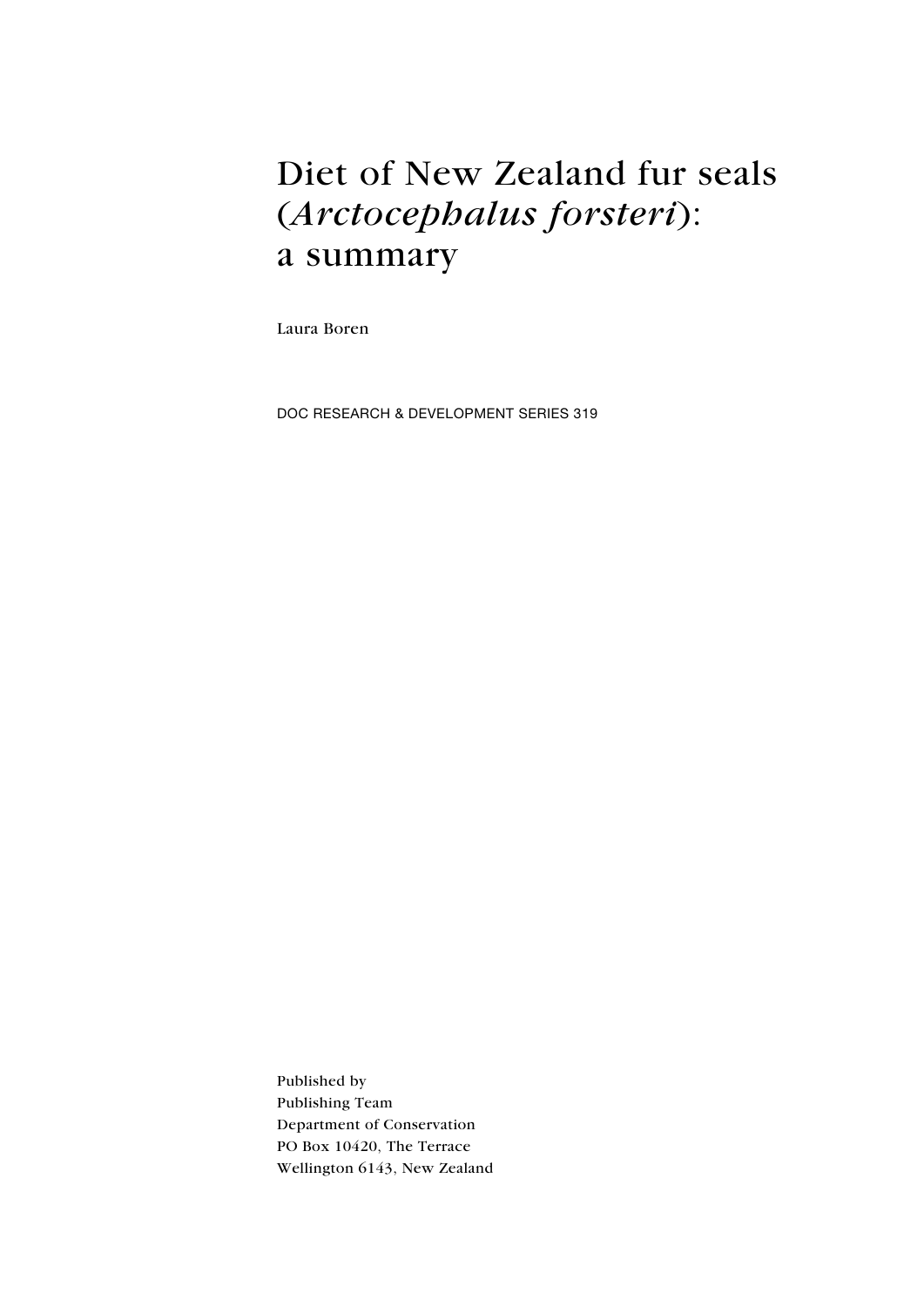DOC Research & Development Series is a published record of scientific research carried out, or advice given, by Department of Conservation staff or external contractors funded by DOC. It comprises reports and short communications that are peer-reviewed.

Individual contributions to the series are first released on the departmental website in pdf form. Hardcopy is printed, bound, and distributed at regular intervals. Titles are also listed in our catalogue on the website, refer www.doc.govt.nz under Publications, then Science & technical.

© Copyright February 2010, New Zealand Department of Conservation

ISSN 1176–8886 (hardcopy) ISSN 1177–9306 (web PDF) ISBN 978–0–478–14726–1 (hardcopy) ISBN 978–0–478–14727–8 (web PDF)

This report was prepared for publication by the Publishing Team; editing by Amanda Todd and layout by Hannah Soult. Publication was approved by the General Manager, Research and Development Group, Department of Conservation, Wellington, New Zealand.

In the interest of forest conservation, we support paperless electronic publishing. When printing, recycled paper is used wherever possible.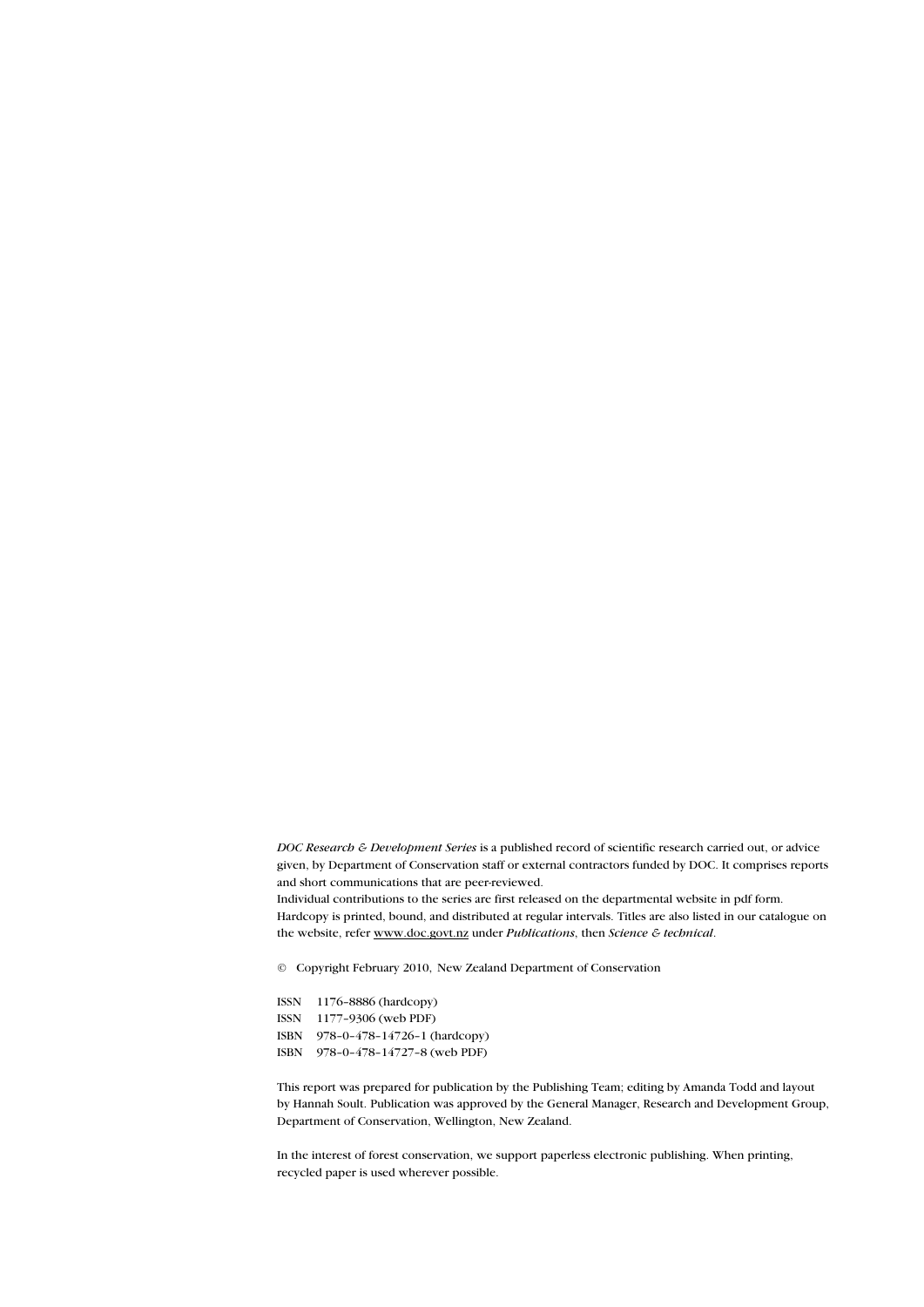### **CONTENTS**

|    | Abstract                                                             | 5  |
|----|----------------------------------------------------------------------|----|
| 1. | Introduction                                                         | 6  |
| 2. | Diet                                                                 | 6  |
| 3. | Methods for assessing diet                                           | 8  |
| 4. | Foraging locations                                                   | 11 |
| 5. | What has been learned from other countries?                          | 11 |
| 6. | Conclusions and recommendations                                      | 12 |
| 7. | Acknowledgements                                                     | 13 |
| 8. | References                                                           | 13 |
| 9. | Further reading                                                      | 15 |
|    | Appendix 1                                                           |    |
|    | Species codes of prey items                                          | 16 |
|    | Appendix 2                                                           |    |
|    | Compendium of the data collected on diet of the New Zealand fur seal |    |
|    | from ten studies                                                     | 18 |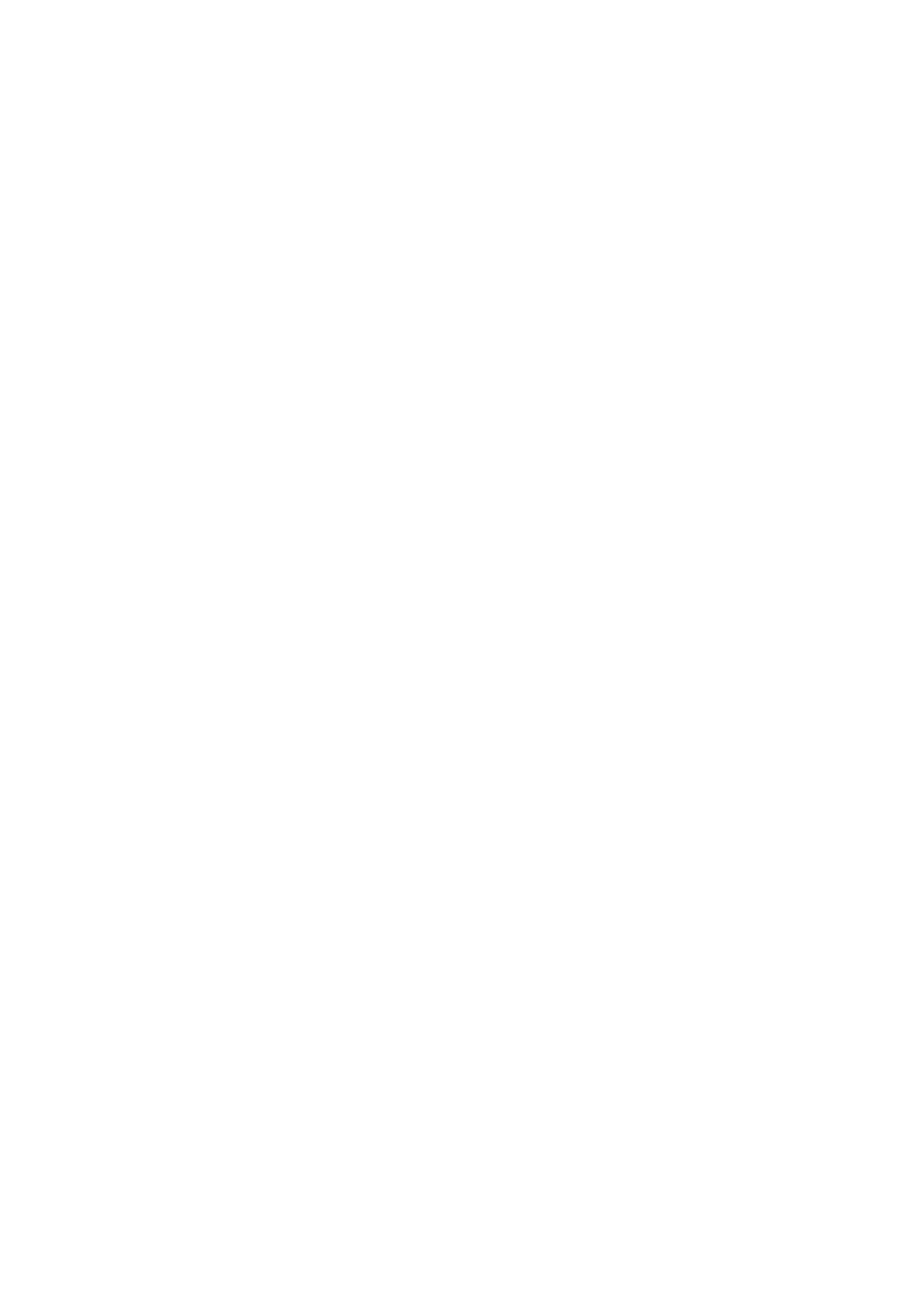### Diet of New Zealand fur seals (*Arctocephalus forsteri*): a summary

Laura Boren

National Office, Department of Conservation, PO Box 10420, Wellington 6143, New Zealand. Email: lboren@doc.govt.nz

#### **ABSTRACT**

New Zealand fur seals (Arctocephalus forsteri) are increasing in number and expanding to recolonise much of their former range, resulting in a perceived conflict between fur seals and both commercial and recreational fisheries. To assess the level of interaction between fur seals and fisheries, a comprehensive understanding of fur seal diet is needed. This paper summarises what is known about fur seal diet in New Zealand, explains the advantages and disadvantages of various methods for assessing diet, and briefly looks at what information is available from other countries on marine mammal and fisheries interactions. Ten studies on fur seal diet have been carried out in New Zealand. However, most of these have been carried out in the Otago region. Since diet has been shown to vary between locations depending on a number of factors, findings from these studies cannot be applied to the whole of New Zealand. Furthermore, study design and method used to assess diet can greatly affect how data are interpreted and their comparability with other studies. Consequently, more information on fur seal diet is needed to appropriately address the potential for interactions in areas where fur seals have only recently become of increasing concern, and careful consideration needs to be given to study design, the methods employed, and interpretation of the data.

Keywords: New Zealand fur seal, Arctocephalus forsteri, diet, commercial fisheries, recreational fisheries, diet analysis methods, interpretation of data

© February 2010, New Zealand Department of Conservation. This paper may be cited as: Boren, L. 2010: Diet of New Zealand fur seals (Arctocephalus forsteri). DOC Research & Development Series 319. Department of Conservation, Wellington. 19p.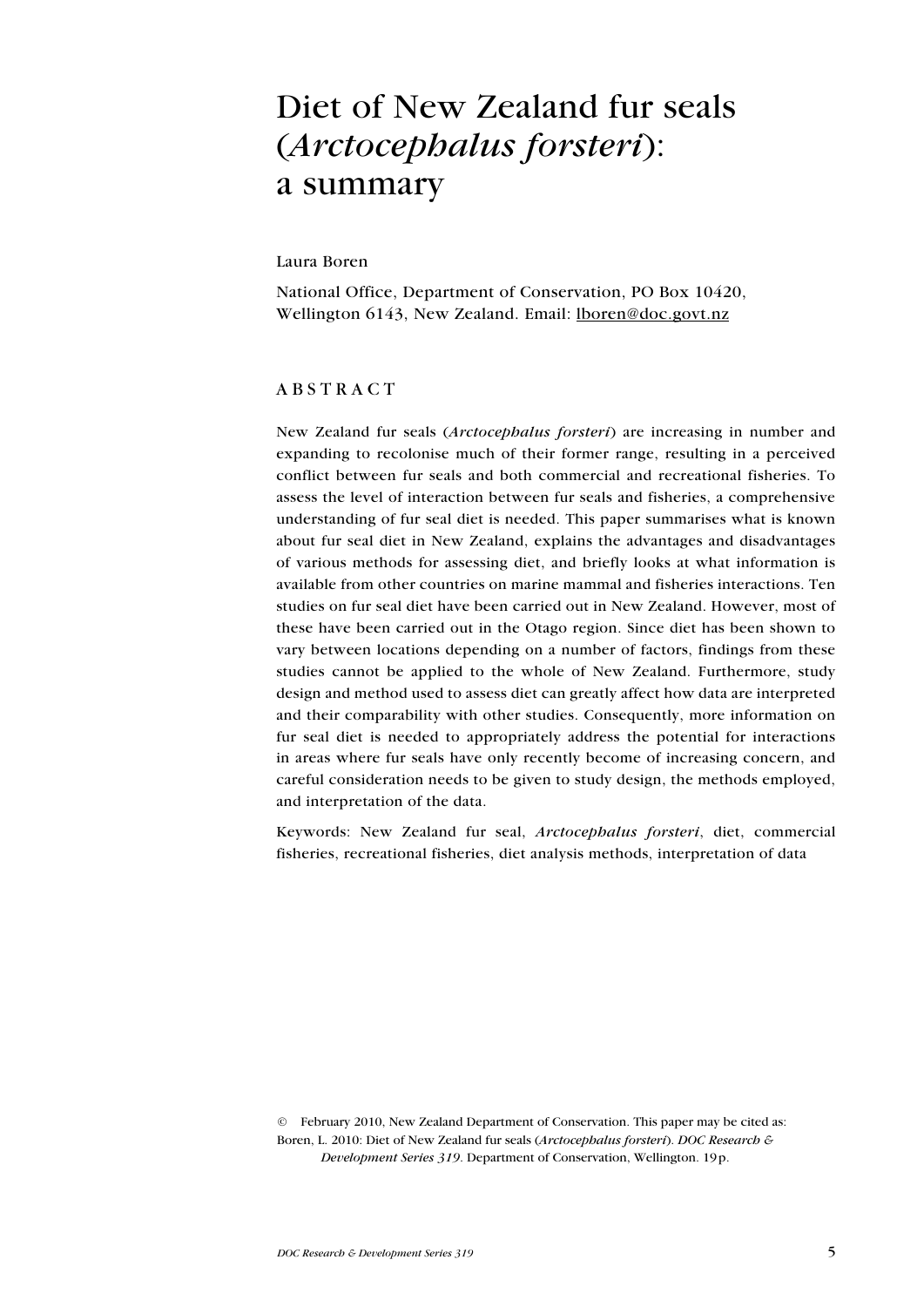### 1. Introduction

As New Zealand fur seals (NZ fur seals; Arctocephalus forsteri) continue to recolonise areas of their former range, the likelihood of overlap with fisheries and human activities will continue to increase. Therefore, accurate assessment of their diet and foraging habits will be important for enabling concerns to be addressed as they arise.

This article summarises what is currently known about the diet and foraging locations of NZ fur seals in the New Zealand region. It is separated into four main sections:

- D<sub>iet</sub>
- Methods for assessing diet
- Foraging locations
- What has been learned from other countries

A list of further reading is also included, for expansion of the subject to other regions and species.

## 2. Diet

Data on NZ fur seal diet have been obtained from multiple sites within six highlevel districts. Otago is the most studied district, involving studies in 1964 and 1981, and three in the 1990s (Street 1964; Tate 1981; Dickson 1996; Fea et al. 1999; Harcourt et al. 2002). Further work in 1996 and 1997 in Southland and Fiordland identified 18 new prey taxa not previously reported in the diet of NZ fur seals (Holborow 1999). One additional study was undertaken in the 1990s at two sites in Westland and one site on the Kaikoura coast (Carey 1992), and one study was carried out in Cook Strait (Dix 1993). More recently, work was carried out at Tonga Island in the Nelson/Marlborough region (Willis et al. 2008) and a study began on Banks Peninsula in January 2008 and is ongoing (F. Maddigan and L. Allum, Department of Conservation, Mahaanui Area Office and Canterbury Conservancy, unpubl. data).

Table 1 shows the major species found in the diet of NZ fur seals in each district. It also indicates whether the diet has been examined for all seasons, breeding and non-breeding sites, and age/sex groups, as each of these can influence diet in this species. Species codes are listed in Appendix 1. A wide range of species have been documented in the diet of fur seals; however, only squid and octopus were consistently found in all studies. Various species of lanternfish were found in fur seal diet samples at all locations except Tonga Island, where shallow water, schooling species such as anchovy and pilchard were more dominant. Jack mackerel, baracouta, hoki, red cod and ahuru (or pink cod) were also commonly reported.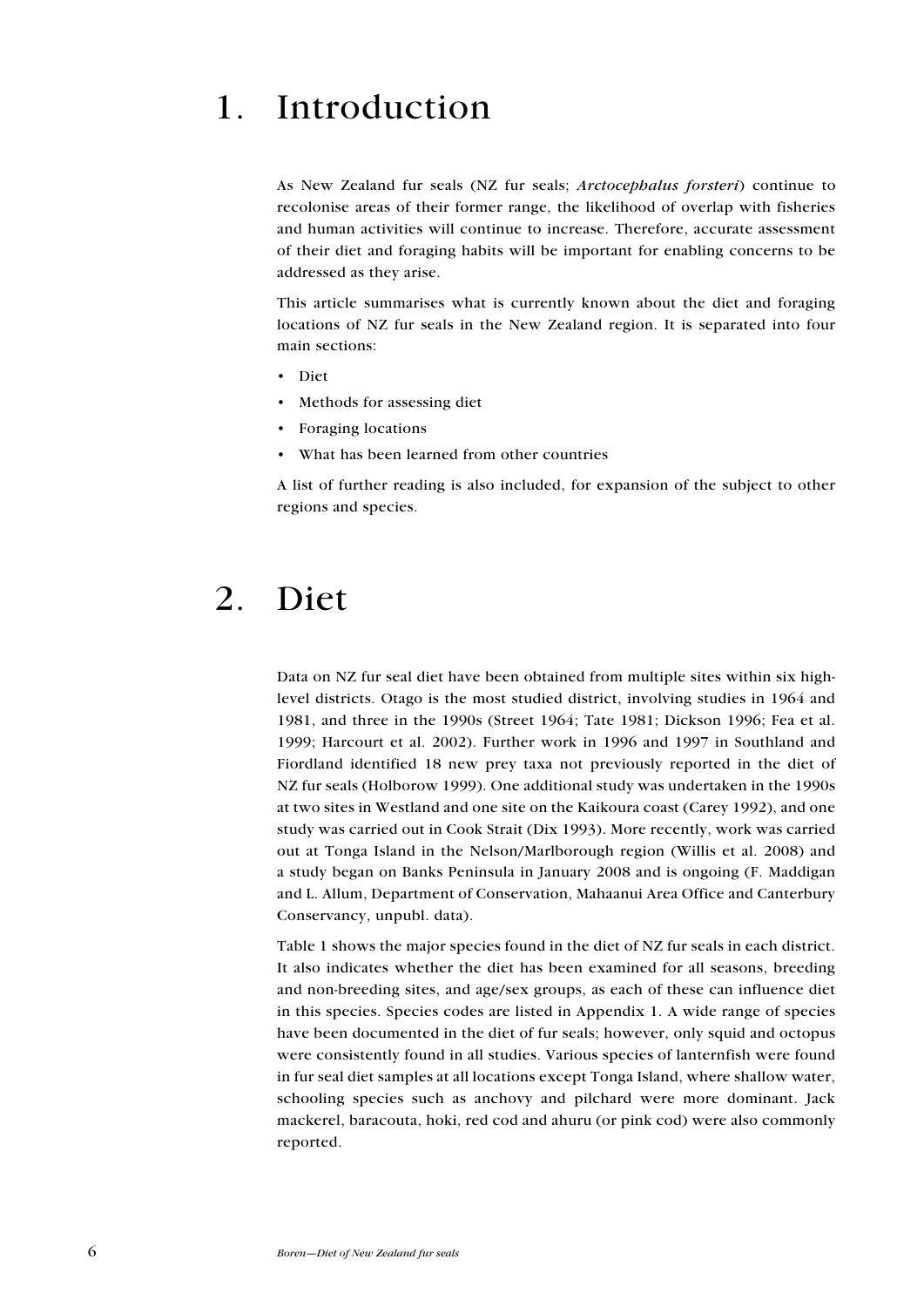Table 1. The diet of New Zealand fur seals (Arctocephalus forsteri) summarised from ten studies. Indication is given of whether the studies included all seasons, both breeding and non-breeding sites, and all age groups. '?' is used in cases where studies did not specify whether sites were breeding sites or not. 'Major' species are those that made up the five most dominant species by either weight or number. While smaller fish such as lantern fish were often numerically dominant, they were not always dominant by mass; therefore, there are occurrences where there are more than five species listed as being major.

| <b>DISTRICT</b>                         |        | <b>DIET</b>                                                                                                                                               | <b>STUDY</b><br><b>CONDUCTED FOR</b><br>A FULL YEAR? | STUDY INCORPORATED<br><b>BREEDING AND</b><br>NON-BREEDING SITES? | ALL AGE<br><b>GROUPS</b><br>STUDIED? | <b>REFERENCE</b>                                                                           |
|-----------------------------------------|--------|-----------------------------------------------------------------------------------------------------------------------------------------------------------|------------------------------------------------------|------------------------------------------------------------------|--------------------------------------|--------------------------------------------------------------------------------------------|
| North Island                            |        | Major: SYM, HOK, JMA, DSS, SQ<br>Minor: LHE, RCO, SHA, BIRD                                                                                               | N                                                    | Y                                                                | N                                    | Dix 1993                                                                                   |
| Nelson/<br>Marlborough:<br>Kaikoura     |        | Major: SYM, HOK, LHE, BAR,<br>SQU, OCT                                                                                                                    | N                                                    | N                                                                | N                                    | Street 1963<br>Carey 1992                                                                  |
| Nelson/<br>Marlborough:<br>Tonga Island |        | Major: ANC, PIL, SQU, JMA, SPR<br>Minor: GMU, SSI, OCT, OPA,<br>WIT, STY                                                                                  |                                                      |                                                                  |                                      | Willis et al.<br>2008                                                                      |
| Canterbury                              |        | Species recorded*: SQU, SYM,<br>LHE, BAR, OCT, PCO, RCO                                                                                                   | N                                                    | N                                                                | N                                    | Street 1964<br>Maddigan and<br>Allum (unpubl.<br>data)                                     |
| <b>West Coast</b><br>(South Island)     |        | Major: SQU, OCT, LAN (4 spp.),<br>ANC, HOK, PCO<br>Minor: HAG, SPL, RAT, JMA,<br>DOR, YEM, DSS, RHY,<br>JAV, WWA, SWA                                     | N                                                    | P                                                                | N                                    | Carey 1992<br>Holborow 1999                                                                |
| Otago                                   | Major: | SQU, LAN (6 spp.), PCO,<br>OCT, JMA, RCO, BAR, HOK, SPR<br>Minor: SIL, LAM, WSQ, WWA,<br>YEM, TAR, FRO, BCO, OPA,<br>GUD, LSO, GST, SOL, FLO,<br>SPD, RAT | Y                                                    | Y                                                                | N                                    | Street 1964<br><b>Tate 1981</b><br>Dickson 1996<br>Fea et al. 1999<br>Harcourt et al. 2002 |
| Southland                               | Major: | SQU, OCT, LAN, RCO,<br>HOK, SPR, JMA, BAR<br>Minor: SPD, SCH, RAT, RBT,<br>YCO, SBW, JAV, DSS, SPE,<br>TSQ, DCO, SWA, COL                                 | Y                                                    | Y (Snares non-breeding,<br>remainder breeding)                   | N                                    | Holborow 1999                                                                              |

\* Note that full analysis of the dominance of prey species was not undertaken for the Canterbury study, so species are simply listed in order of numerical dominance.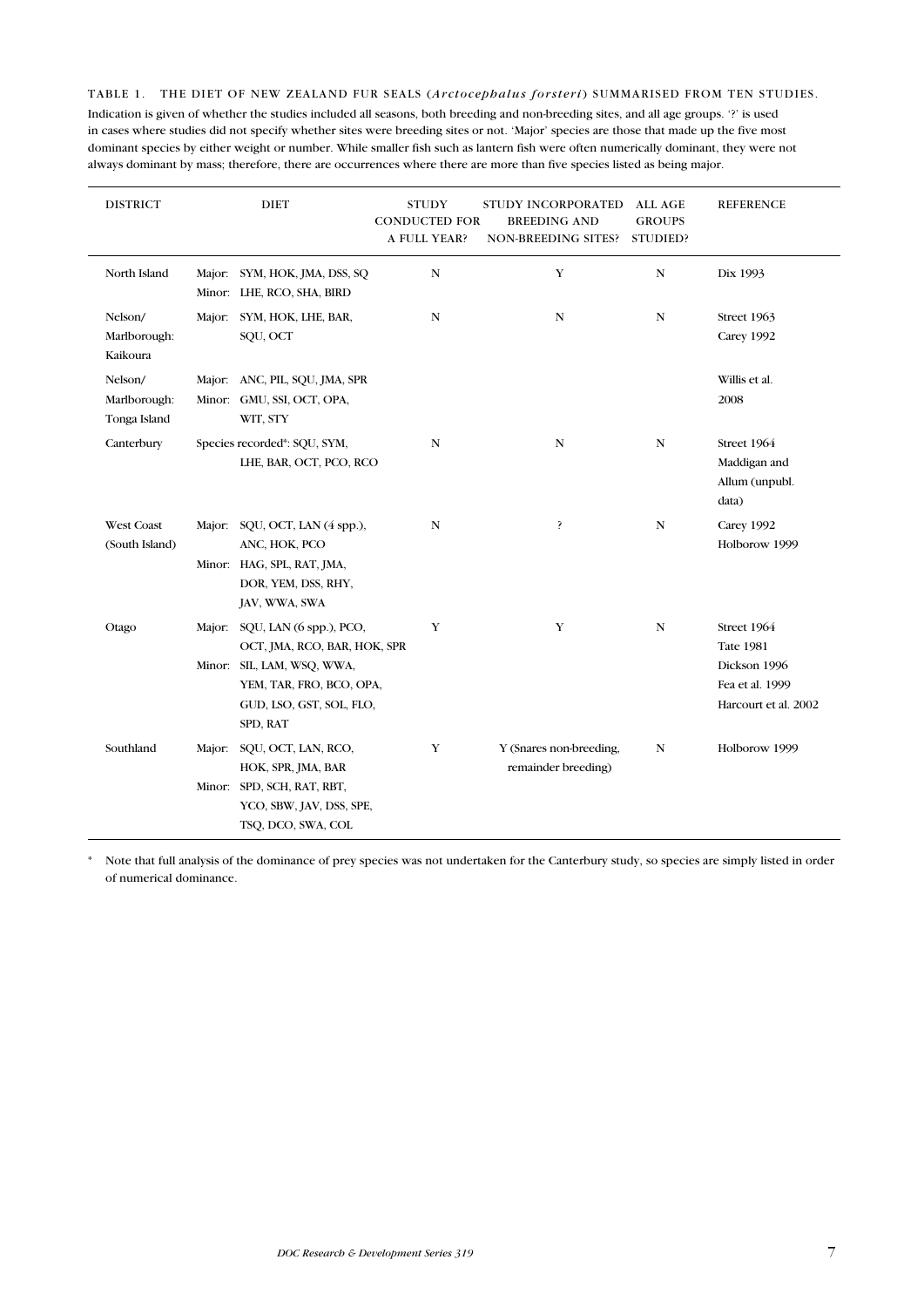## 3. Methods for assessing diet

Several methods are available for assessing diet, all of which require some level of prior knowledge about the possible prey species before any conclusions can be made (e.g. otolith library, DNA sequences, fatty acid signature). The main methods are summarised below, with a more detailed assessment of all methods provided in Table 2.

#### Stomach content analysis

The advantage of this method is that prey can be identified to species level and the direct or indirect consumption of prey can be confirmed. However, it requires that animals be euthanized. As an alternative to lethal sampling, freshly stranded animals can be sampled. However, many of their stomachs will be empty, and sample sizes are usually small.

#### Scat analysis

This technique is less invasive than stomach content analysis, and yields larger sample sizes and allows prey to be identified to species level. However, the importance of larger prey items is often underestimated due to differential prey digestion and retention, and direct or indirect consumption may be difficult to determine.

#### Regurgitates analysis

Like scat analysis, this technique is less invasive than stomach content analysis, and yields larger sample sizes and allows prey to be identified to species level. However, regurgitates only occur seasonally, with substantially fewer regurgitates available in winter as a result of the life cycle of arrow squid—as the abundance of squid decreases in winter, fur seals tend to forage more generally (Tate 1981; Fea et al. 1999; Harcourt et al. 2002). Regurgitates also tend to represent large prey items and cephalopods, which are not as easily digestible.

#### Fatty acid signature analysis (FASA)

This method provides a longer term assessment of diet and can be used to detect changes in diet composition. However, prey size cannot be estimated and identification to species level is only possible if the FASA of the prey species is known. This technique has not been used on NZ fur seals, so a baseline study would be required to validate it.

#### Stable isotope analysis (SIA)

This is a useful technique for detecting changes in diet composition over time. It can also be used to indicate what trophic level a species feeds at and, potentially, rough foraging locations. However, prey cannot be identified to species level. This method has not been used on NZ fur seals, so a baseline study would be required to validate it.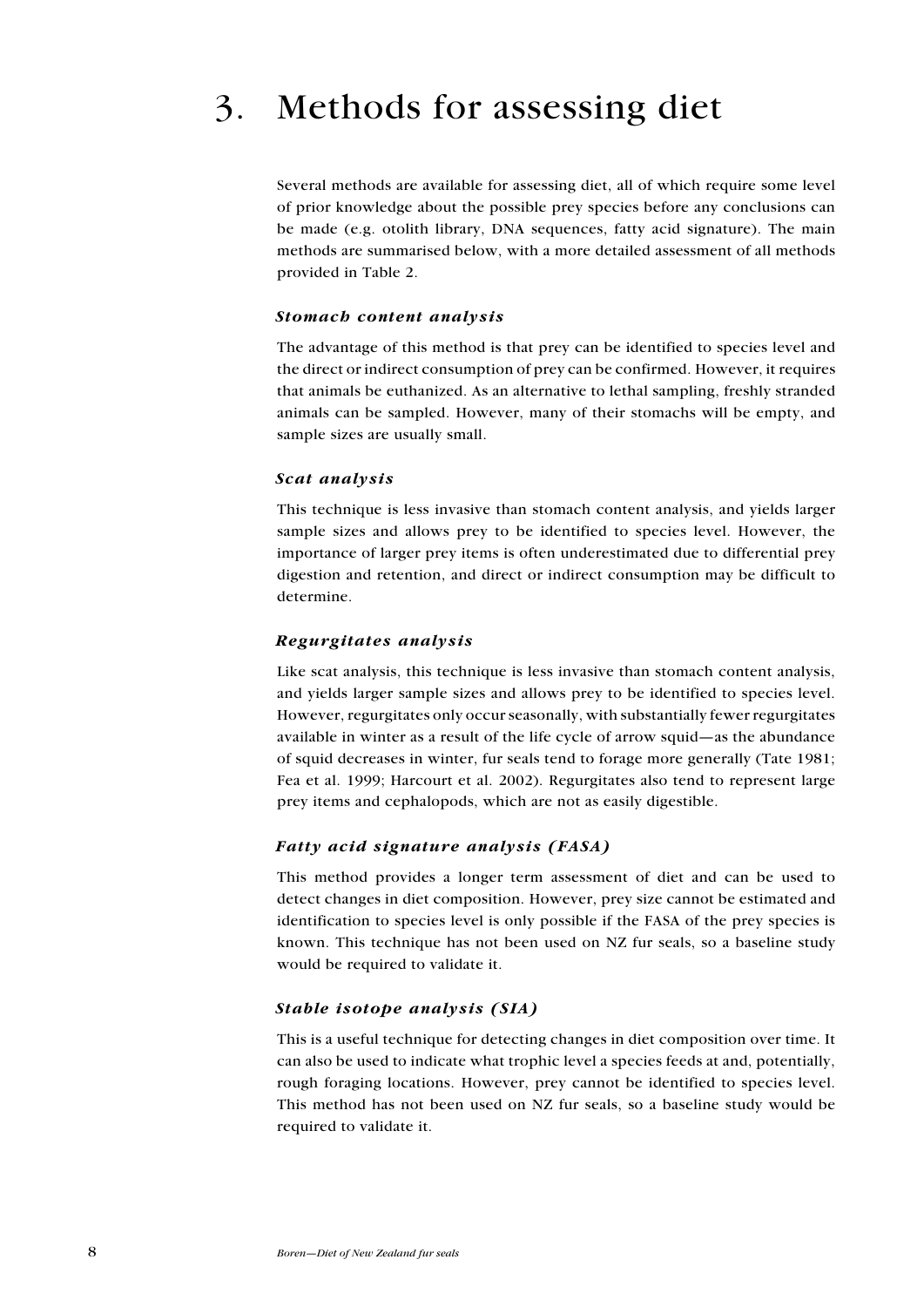|                               |                                         | Aspects deemed 'possible' are possible in theory but require further development of the method, etc. |                                         |               |                                     |                              |                                                             |                                                                         |                                                                                                                                                                                                   |
|-------------------------------|-----------------------------------------|------------------------------------------------------------------------------------------------------|-----------------------------------------|---------------|-------------------------------------|------------------------------|-------------------------------------------------------------|-------------------------------------------------------------------------|---------------------------------------------------------------------------------------------------------------------------------------------------------------------------------------------------|
| METHOD                        | <b>INVASIVENESS</b>                     | EFFORT<br>COST/                                                                                      | <b>SAMPLE</b><br><b>SIZE</b>            | TIMEFRAME     | <b>IDENTIFICATION</b><br>OF SPECIES | <b>ESTIMATE</b><br>PREY SIZE | CONSUMPTION<br>DETECTED?<br><b>OF PREY</b><br><b>DIRECT</b> | <b>ABILITY TO</b><br><b>LOCATION</b><br><b>FORAGING</b><br><b>INFER</b> | SPECIFIC TO METHODS<br>ADDITIONAL POINTS                                                                                                                                                          |
| contents<br>Stomach           | Extreme                                 | Minimal-moderate                                                                                     | Low                                     | Short         | Yes                                 | Yes                          | Yes                                                         | Minimal                                                                 | Empty stomachs can reduce sample size.<br>and retention affects results.<br>Differential prey digestion                                                                                           |
| (hard parts)<br>Scat          | None-moderate                           | Minimal                                                                                              | Moderate-high                           | Short         | Yes                                 | Yes                          | $\tilde{\mathbf{z}}$                                        | Mininal                                                                 | Underestimates importance of large prey.<br>Differential prey digestion and<br>retention affects results.                                                                                         |
| (hard parts)<br>Regurgitate   | None-moderate                           | Mininal                                                                                              | Low-moderate                            | Short         | Yes                                 | Yes                          | $\frac{1}{2}$                                               | Very low                                                                | Differential prey digestion and retention<br>Seasonal, and only representative of<br>large prey and cephalopods.<br>affects results.                                                              |
| Scat (DNA)                    | None-moderate                           | Moderate                                                                                             | Moderate-high                           | Short         | Yes                                 | $\tilde{\mathbf{z}}$         | $\frac{1}{2}$                                               | Minimal                                                                 | Requires knowledge of DNA of many prey items.<br>New technique, relatively untested.                                                                                                              |
| (enema)<br>Lavage             | Moderate                                | Moderate<br>-high                                                                                    | $_{\rm Low}$                            | Short         | Yes                                 | Yes                          | Possible                                                    | Minimal                                                                 | Empty stomachs can reduce sample size.<br>Differential prey digestion and retention<br>affects results.                                                                                           |
| isotopes<br>Stable            | (depends on<br>tissue used)<br>Moderate | Moderate                                                                                             | (depends on<br>tissue used)<br>Moderate | Moderate-long | $\frac{1}{2}$                       | $\tilde{\mathbf{z}}$         | $\frac{1}{2}$                                               | Yes                                                                     | Requires a priori knowledge of prey isotopes.<br>Requires comparison with other methods.<br>Only allows trophic level quantification.<br>Can detect changes in diet over time.                    |
| signature (FAS)<br>Fatty acid | Moderate                                | Moderate-high                                                                                        | Moderate                                | Moderate-long | Possible                            | $\tilde{\mathbf{z}}$         | $\tilde{\mathbf{z}}$                                        | Minimal                                                                 | Requires a priori knowledge of prey FAS.<br>New technique, relatively untested.                                                                                                                   |
| Head camera                   | Moderate                                | High                                                                                                 | $_{\text{Low}}$                         | Short         | Possible                            | Possible                     | Possible                                                    | Yes                                                                     | Few feeding bouts actually captured.<br>Requires retrieval of equipment.                                                                                                                          |
| observation<br>Direct         | Minimal                                 | High                                                                                                 | $_{\text{Low}}$                         | Immediate     | Possible                            | Possible                     | Possible                                                    | Possible                                                                | and usually to near-shore interactions.<br>Limited to prey brought to surface,                                                                                                                    |
| sonar array<br>Acoustic       | Minimal                                 | High                                                                                                 | Low-moderate                            | Immediate     | Possible                            | Possible                     | Possible                                                    | Possible                                                                | Requires a priori knowledge of feeding habits<br>or likely feeding grounds, or the ability to<br>Requires a priori knowledge of prey<br>follow animals to feeding grounds.<br>acoustic signature. |

Table 2. Detailed comparison of methods used to assess diet in marine mammals (adapted from Tollit et al. 2006).

TABLE 2. DETAILED COMPARISON OF METHODS USED TO ASSESS DIET IN MARINE MAMMALS (ADAPTED FROM TOLLIT ET AL. 2006).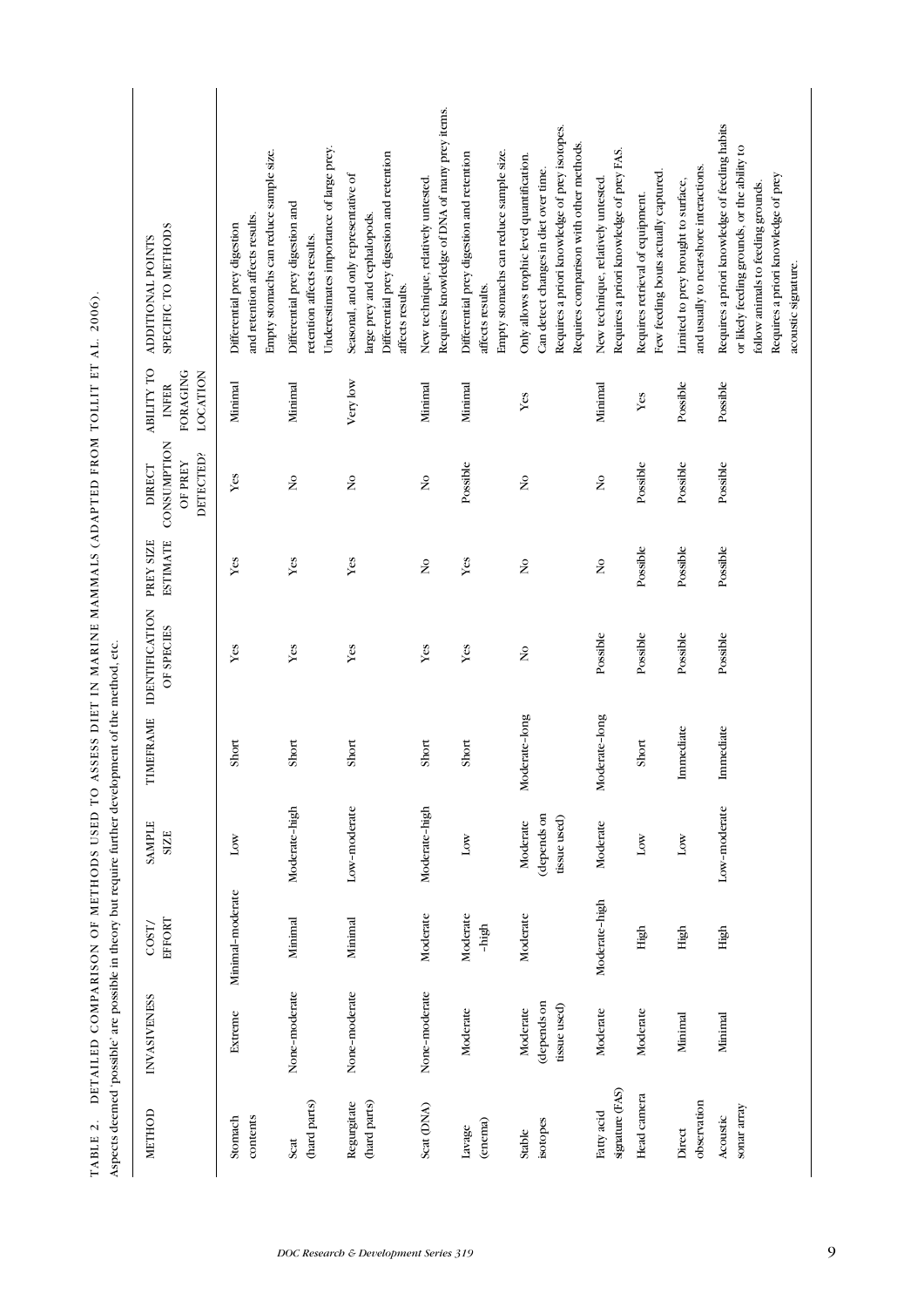#### Methods employed in New Zealand

The only methods employed for studying NZ fur seal diet have been stomach content analysis, and hard part analysis from scat and regurgitates. Table 3 shows the methods used and sample sizes collected for each of the districts.

#### Interpreting results

Since each method is likely to yield different results due to the respective biases outlined above, studies utilising different methods will not be comparable. Also, a study that only incorporates one method will not be as accurate a representation of diet as a study that incorporates multiple methods. To minimise bias in a study, it is important to carefully consider the study design (e.g. what samples were collected where, and when and how they were analysed), and to be aware of a method's limitations when interpreting the data. For example, scats and regurgitates may be biased towards feeding that has taken place closer to shore at the end of a foraging trip, due to digestion times and the fact that animals will have defecated at sea. Scats are also likely to be biased against larger prey species, or any prey item where the head is not ingested. Additionally, whether data were presented using numerical dominance of prey or proportion of biomass can lead to invalid inferences about fur seal diet. Thus, the different methods used (Table 2) and study designs (Table 1) make it difficult to compare NZ fur seal diet between studies and locations.

| <b>DISTRICT</b>   | <b>NUMBER</b><br>OF SITES | <b>METHOD</b>          | <b>SAMPLE</b><br><b>SIZE</b> | <b>REFERENCE</b>               |
|-------------------|---------------------------|------------------------|------------------------------|--------------------------------|
| North Island      | 5                         | Scats                  | 245                          | Dix 1993                       |
|                   |                           | Regurgitates           | 12                           |                                |
| Nelson/           | 2                         | Stomach contents       | 9                            | Street 1963                    |
| Marlborough       |                           | Scats                  | 286*, 133                    | Carey 1992; Willis et al. 2008 |
|                   |                           | Regurgitates           | 15                           | Willis et al. 2008             |
| Canterbury        | 3                         | Stomach contents       | 2                            | Street 1964                    |
|                   |                           | Scats                  | 88                           | Maddigan and Allum             |
|                   |                           | Regurgitates           | 8                            | (unpubl. data)                 |
| <b>West Coast</b> | 3                         | Scats                  | 286*                         | Carey 1992                     |
| South Island      |                           | Scats and regurgitates | $114^{\dagger}$              | Holborow 1999                  |
| Otago             | 6                         | Stomach contents       | 32                           | Street 1964                    |
|                   |                           | Scats                  | 1591                         | <b>Tate 1981</b>               |
|                   |                           | Regurgitates           | 674                          | Dickson 1996                   |
|                   |                           |                        |                              | Fea et al. 1999                |
|                   |                           |                        |                              | Harcourt et al. 2002           |
| Southland         | 5                         | Stomach contents       | 27                           | Holborow 1999                  |
|                   |                           | Scats and regurgitates | $516^{\dagger}$              |                                |

Table 3. The number of sites studied within each high-level district, the methods employed at each site, and the number of samples collected for each method in the entire district.

Sample size of 286 given for entire study, not broken down by region.

† Sample size breakdown by region did not distinguish between the two methods used.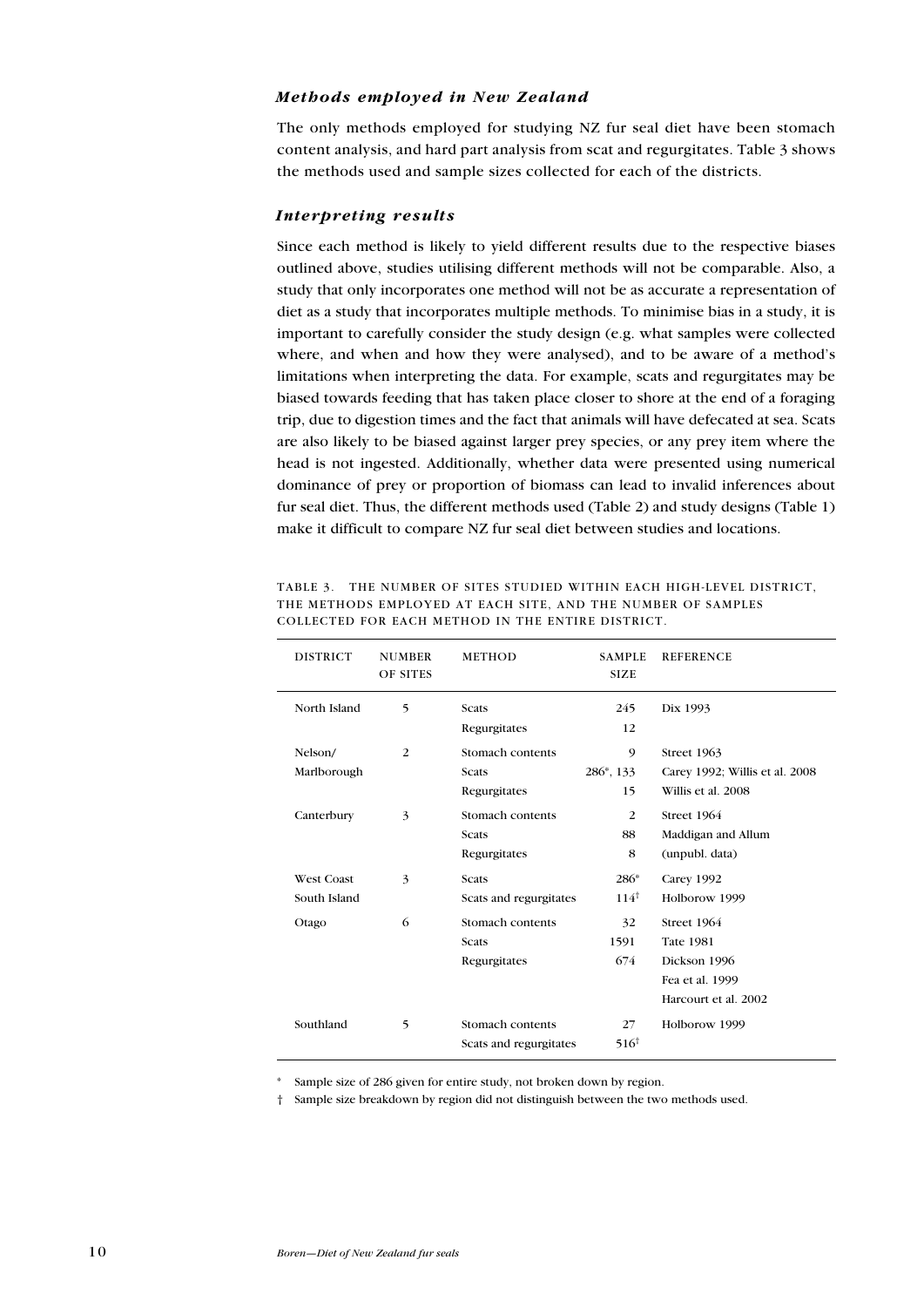# 4. Foraging locations

Obtaining information on where NZ fur seals forage requires costly equipment and a significant amount of field effort. Consequently, studies of foraging locations have focused primarily on females, as they are easier to study than males.

The information available for New Zealand is mostly from Otago (Harcourt et al. 1995, 2001, 2002), with one additional study from Open Bay Islands, West Coast (Mattlin et al. 1998). Female NZ fur seals in Otago were shown to forage close to the continental slope (70–80 km from the rookery) in summer, and further away in autumn (178 km) and winter (162 km). On the West Coast, females foraged within the 500-m depth contour, usually remaining within 250 km of the rookery. While some information can be inferred for other colonies based on geography, bathymetry and what we know about fur seals elsewhere (Bradshaw et al. 2002), this cannot confirm where NZ fur seals are actually foraging. Colonies around New Zealand are exposed to a variety of terrain types and oceanographic influences, meaning that foraging locations and diet are likely to vary a great deal around the country. Therefore, studies are needed at a variety of different locations around the country encompassing a range of environmental variables.

### 5. What has been learned from other countries?

Marine food webs are incredibly complex, and the removal of one species can have dramatic effects on other species. This was illustrated by the findings from a South African study (Punt & Butterworth 1995), which was undertaken following calls to cull Cape fur seals (A. pusillus pusillus) because of the belief they preyed heavily on two species of commercially harvested hake (Merluccius spp.). The goal of the study was to determine the interaction between the fur seals and their prey, to determine if a cull would be beneficial to the sustainability of the fishery. It was found that fur seals did not forage equally on the two species of hake (M. capensis and M. paradoxus). In fact, they preyed preferentially on the species that in turn foraged on the more commercially desirable hake. Therefore, a cull on fur seals would have had negative effects on the fishery.

Other studies elsewhere have also assessed the level of prey consumption by marine mammals, and the potential overlap with commercial and/or recreational fisheries (Yodzis 2001; David & Wickens 2003; Goldsworthy et al. 2003; Lavigne 2003). However, in order to adequately model this consumption and potential overlap, information on diet, foraging behaviour, foraging location, population/ colony size, colony dynamics, and body size is required. While knowing the prey species of fur seals may indicate the environment in which they are foraging, it is impossible to determine the extent, if any, of spatial overlap with a fishery without the combined information from satellite tracking and direct observation.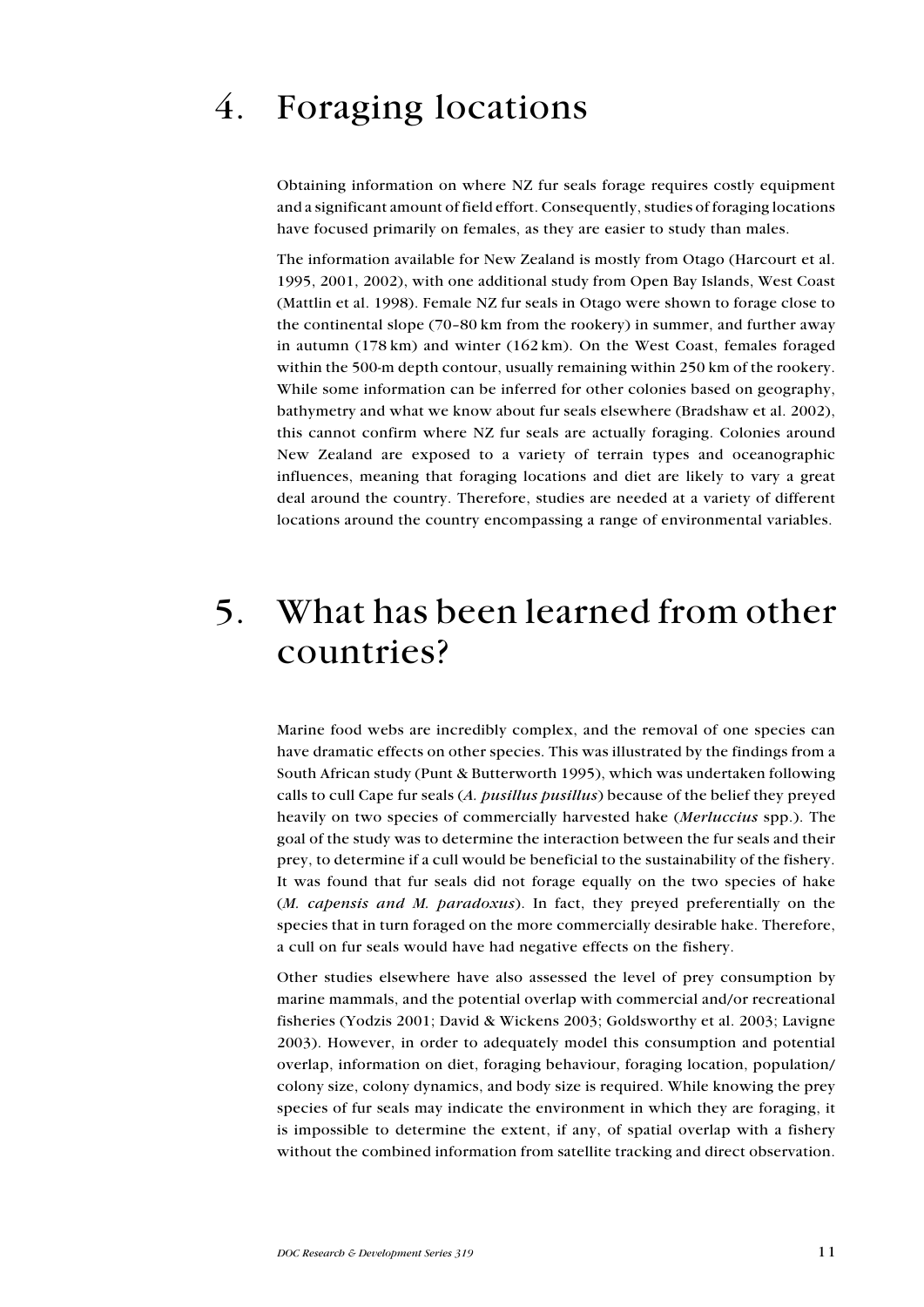As the NZ fur seal populations are growing, there is an increased concern about the potential for competition with various commercial (e.g. West Coast South Island hoki) and recreational (e.g. Marlborough Sounds blue cod) fisheries, and there is an increasing occurrence of fur seal bycatch in various offshore trawl fisheries (Cawthorn & Wells 2008).

### 6. Conclusions and recommendations

The ten studies on NZ fur seal diet carried out to date show that this species feeds on a wide range of prey, with the Otago and Southland populations showing the widest range (see Table 1). Some of the prey species recorded are commercially valuable, particularly offshore species like hoki, arrow squid, red cod and jack mackerel. Some small schooling fish commonly used for bait by recreational fishers were also reported, including anchovies, pilchards and sprats. However, these species were only reported in reasonable quantities in one study (Willis et al. 2008), where the colony was in relatively shallow water and at least 230 km from the 1000-m contour. All of the remaining study colonies had reasonable access to deeper water and the ability to forage within the 500-m and 1000-m depth contours (< 150 km to 1000-m contour) (distances from NABIS; www.nabis.co.nz). Therefore, while fur seals tend to feed on offshore species, they may feed more on schooling fish when living in shallow water environments. There was no significant evidence that they feed on inshore fish commonly targeted by inshore recreational or commercial fishers. Another key finding of this review is that several species of lanternfish (myctophids) were observed in fur seal diet at all locations except the shallow water colony of Abel Tasman. These are small, very oily, deep sea fish that are not commercially desirable.

Studies in New Zealand and other countries have shown that the diet of fur seals depends on a considerable number of factors. These include season, sex of the animal sampled, whether the individual is breeding or non-breeding, the local oceanography and bathymetry surrounding the colony, and climatic patterns at the time (e.g. El Niño Southern Oscillation). Additionally, the method used to assess diet can bias the results in different ways, depending on the relative benefits and limitations (Table 2). Because of the high amount of variation in fur seal diet, and the fact that different assay methods may produce different results, it is imperative that results are interpreted with caution. Direct comparisons between studies are not always feasible because of these same issues.

As the fur seal population continues to grow within New Zealand, the potential for overlap with humans and fisheries is increasing. Therefore, further study of fur seal diet is recommended. In particular, validation studies on the use of FASA and SIA should be initiated, as these methods, in conjunction with more traditional methods, may provide a more accurate picture of fur seal diet around the country. In the past, study sites were primarily selected based on logistics, access and the availability of resources, leading to the vast majority of studies occurring in one region. In the future, effort should instead be focused on areas where there is considerable overlap between fur seal and human populations or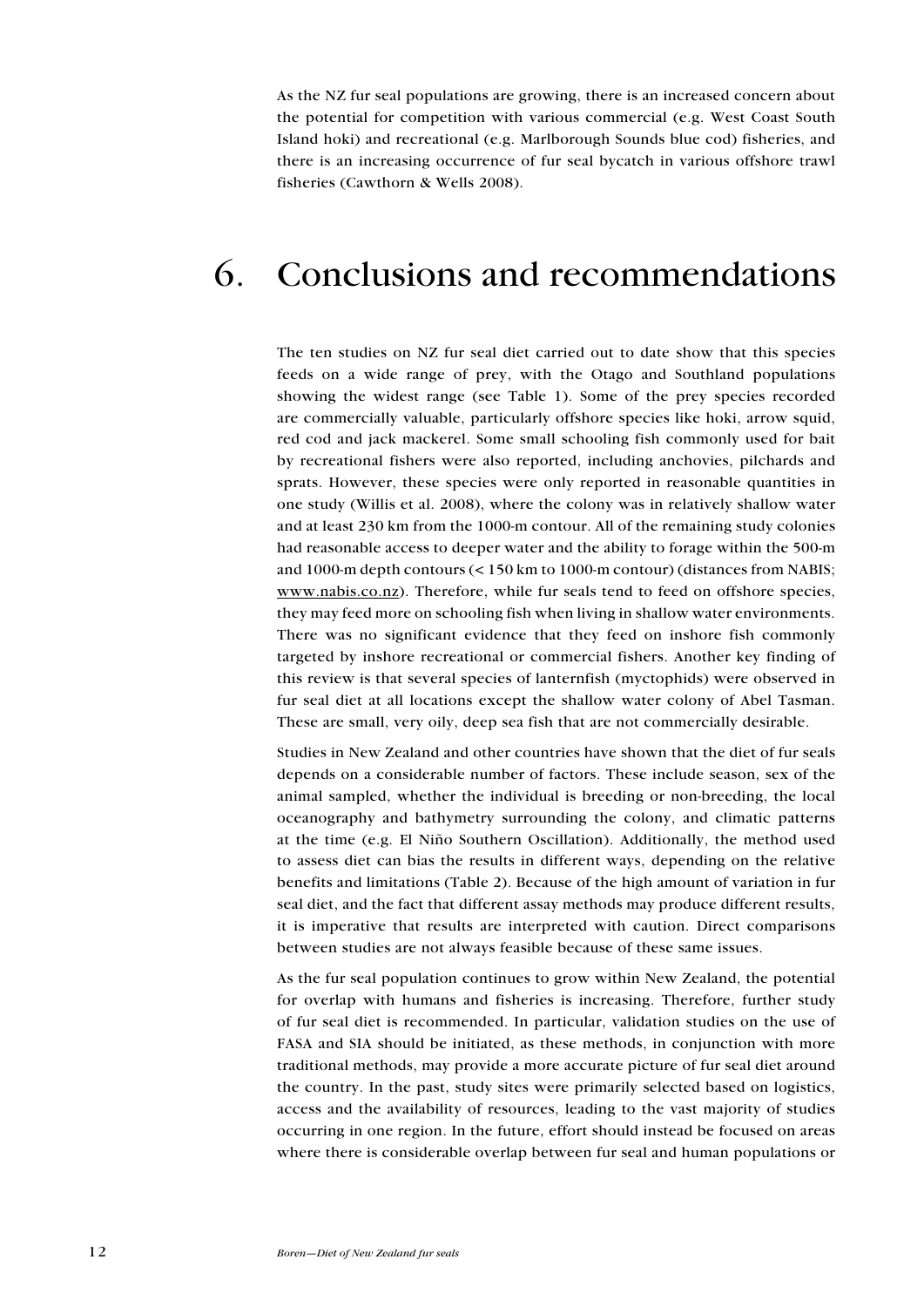fishing activities, e.g. Kaikoura, Marlborough Sounds and the West Coast of the South Island. These studies should incorporate a range of methods, the full range of seasons and, where possible, samples from breeding and non-breeding sites. Where it is not feasible to collect samples from a wide range of conditions, this needs to be clearly indicated and taken into account during interpretation. Data should also be presented using both numerical dominance of prey and proportion of biomass, as this will give a better indication of the relative importance of large and small prey species in the diet.

For conservation and management purposes, a broader understanding of fur seal diet is needed and targeted science in locations of concern would be advised. With this information, government departments would be better placed to respond to the myriad of questions and concerns that are raised about fur seals and fisheries in New Zealand.

## 7. Acknowledgements

The author acknowledges the support from Louise Chilvers to do this work, Ian West for assistance with locating historical documents and for comments on earlier versions of the document, Fraser Maddigan, Laura Allum and Trevor Willis for access to recent and unpublished data, Amanda Todd and Andrew Baxter for comments on later versions of the manuscript, and funding from the Department of Conservation (DOC Science Investigation No. 4067).

### 8. References

- Bradshaw, C.J.A.; Davis, L.S.; Purvis, M.; Zhou, Q.; Benwell, G.L. 2002: Using artificial neural networks to model the suitability of coastline for breeding by New Zealand fur seals (*Arctocephalus* forsteri). Ecological Modelling 148: 111–131.
- Carey, P.W. 1992: Fish prey species of the New Zealand fur seal (Arctocephalus forsteri Lesson). Science and Research Internal Report 115. Department of Conservation, Wellington. 9 p.
- Cawthorn, M.; Wells, R. 2008: Review of worldwide best practice to mitigate pinniped incidental capture in trawls. Unpublished report for NZ Department of Conservation, Clements and Associates, Nelson. 10 p.
- David, J.; Wickens, P. 2003: Management of Cape fur seals and fisheries in South Africa. Pp. 116–135 in Gales, N.; Hindell, M.; Kirkwood, R. (Eds): Marine mammals: fisheries, tourism, and management issues. CSIRO Publishing, Collingwood, VIC.
- Dickson, K. 1996: The foraging ecology of female New Zealand fur seals on the Otago Peninsula 1995. Unpublished MSc thesis, University of Otago, Dunedin. 81 p.
- Dix, B. 1993: Population changes and diet preferences of the New Zealand fur seal Arctocephalus forsteri in eastern Cook Strait. Unpublished MSc thesis, Victoria University of Wellington, Wellington. 99 p.
- Fea, N.; Harcourt, R.; Lalas, C. 1999: Seasonal variation in the diet of New Zealand fur seals, Arctocephalus forsteri, at Otago Peninsula, New Zealand. Wildlife Research 26: 147–160.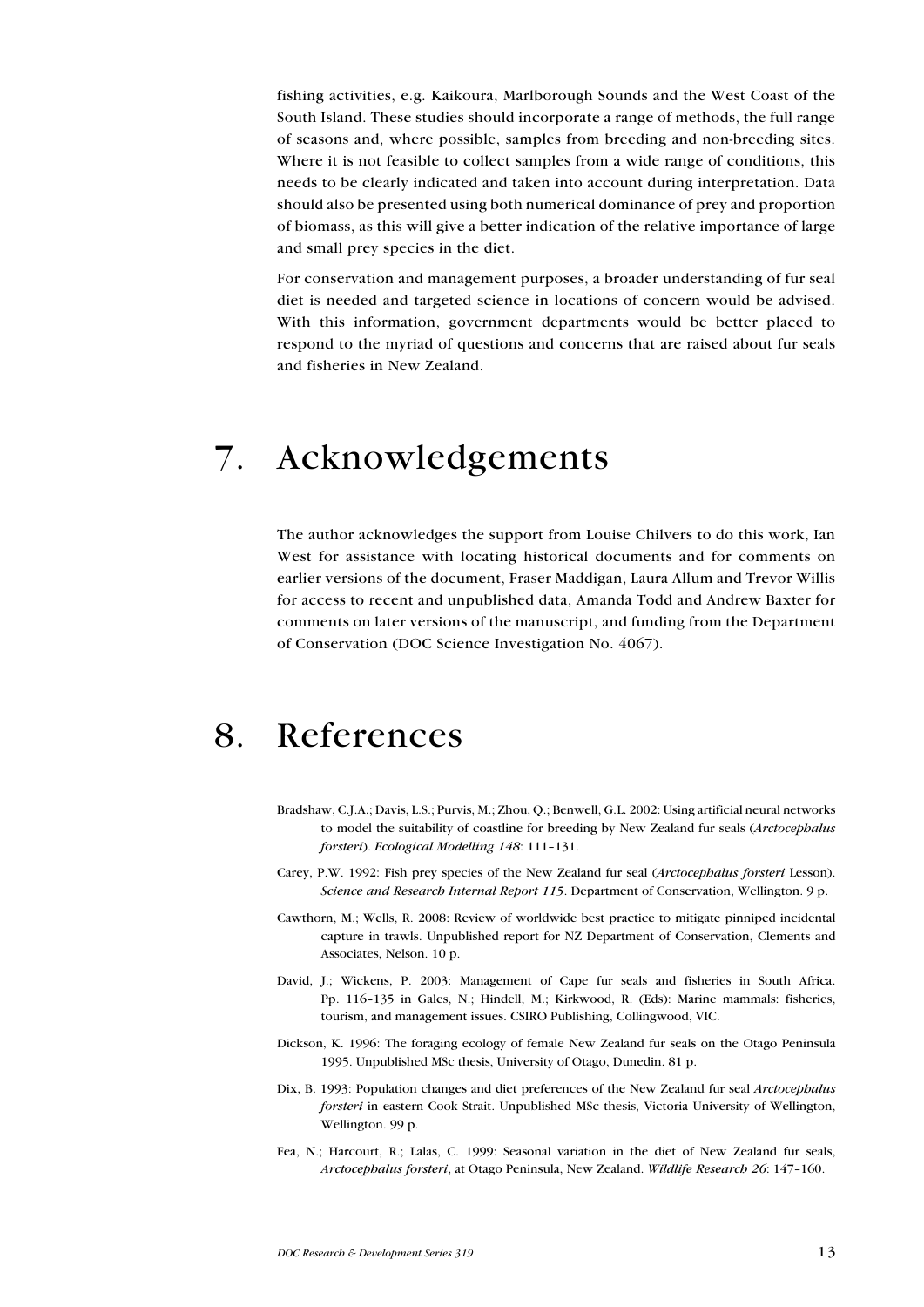- Goldsworthy, S.D.; Bulman, C.; He, X.; Larcome, J.; Littnan, C. 2003: Trophic interactions between marine mammals and Australian fisheries: an ecosystem approach. Pp. 62–99 in Gales, N.; Hindell, M.; Kirkwood, R. (Eds): Marine mammals: fisheries, tourism and management issues. CSIRO Publishing, Collingwood, VIC.
- Harcourt, R.G.; Bradshaw, C.J.; Davis, L. 2001: Summer foraging behaviour of a generalist predator, the New Zealand fur seal (Arctocephalus forsteri). Wildlife Research 28: 599-606.
- Harcourt, R.G.; Bradshaw, C.J.; Dickson, K.; Davis, L.S. 2002: Foraging ecology of a generalist predator, the female New Zealand fur seal. Marine Ecology Progress Series 227: 11–24.
- Harcourt, R.G.; Schulman, A.M.; Davis, L.S.; Trillmich, F. 1995: Summer foraging behaviour by lactating female New Zealand fur seals (Arctocephalus forsteri) off Otago Peninsula, New Zealand. Canadian Journal of Zoology 73: 678–690.
- Holborow, J. 1999: The diet of New Zealand fur seals (Arctocephalus forsteri) in Southern New Zealand. Unpublished MSc thesis, University of Otago, Dunedin. 88 p.
- Lavigne, D. 2003: Marine mammals and fisheries: the role of science in the culling debate. Pp. 31–47 in Gales, N.; Hindell, M.; Kirkwood, R. (Eds): Marine mammals: fisheries, tourism and management issues. CSIRO Publishing, Collingwood, VIC.
- Mattlin, R.H.; Gales, N.J.; Costa, D.P. 1998: Seasonal dive behaviour of lactating New Zealand fur seals (Arctocephalus forsteri). Canadian Journal of Zoology 76(2): 350–360.
- Punt, A.E.; Butterworth, D.S. 1995: The effects of future consumption by the Cape fur seal on catches and catch rates of the Cape hakes. 4. Modelling the biological interaction between Cape fur seals Arctocephalus pusillus pusillus and the Cape hakes Merluccius capensis and M. paradoxus. South African Journal of Marine Science 16: 255–285.
- Street, R. 1964: Feeding habits of the New Zealand fur seal (Arctocephalus forsteri). Fisheries Technical Report No. 9. New Zealand Marine Department, Wellington. 20 p.
- Tate, M.L. 1981: The autumn-winter diet of the New Zealand fur seal Arctocephalus forsteri (Lesson) with special reference to its cephalopod prey. Unpublished Diploma of Wildlife Management thesis, University of Otago, Dunedin. 51 p.
- Tollit, D.; Heaslip, S.; Deagle, B.; Iverson, S.; Joy, R.; Rosen, D.; Trites, A. 2006: Estimating diet composition in sea lions: which techniques to choose? Pp. 293–307 in Trites, A.W.; Atkinson, S.K.; DeMaster, D.P.; Fritz, L.W.; Gelatt, T.S.; Rea, L.D.; Wynne, K.M. (Eds): Sea lions of the world. Alaska Sea Grant College Program, Fairbanks.
- Willis, T.; Triossi, F.; Meynier, L. 2008: Diet of fur seals Arctocephalus forsteri at Tonga Island, Abel Tasman National Park. Unpublished report prepared for New Zealand Department of Conservation, Nelson. National Institute of Water & Atmospheric Research Ltd. 12 p.
- Yodzis, P. 2001: Must top predators be culled for the sake of fisheries? Trends in Ecology and Evolution 16: 78–83.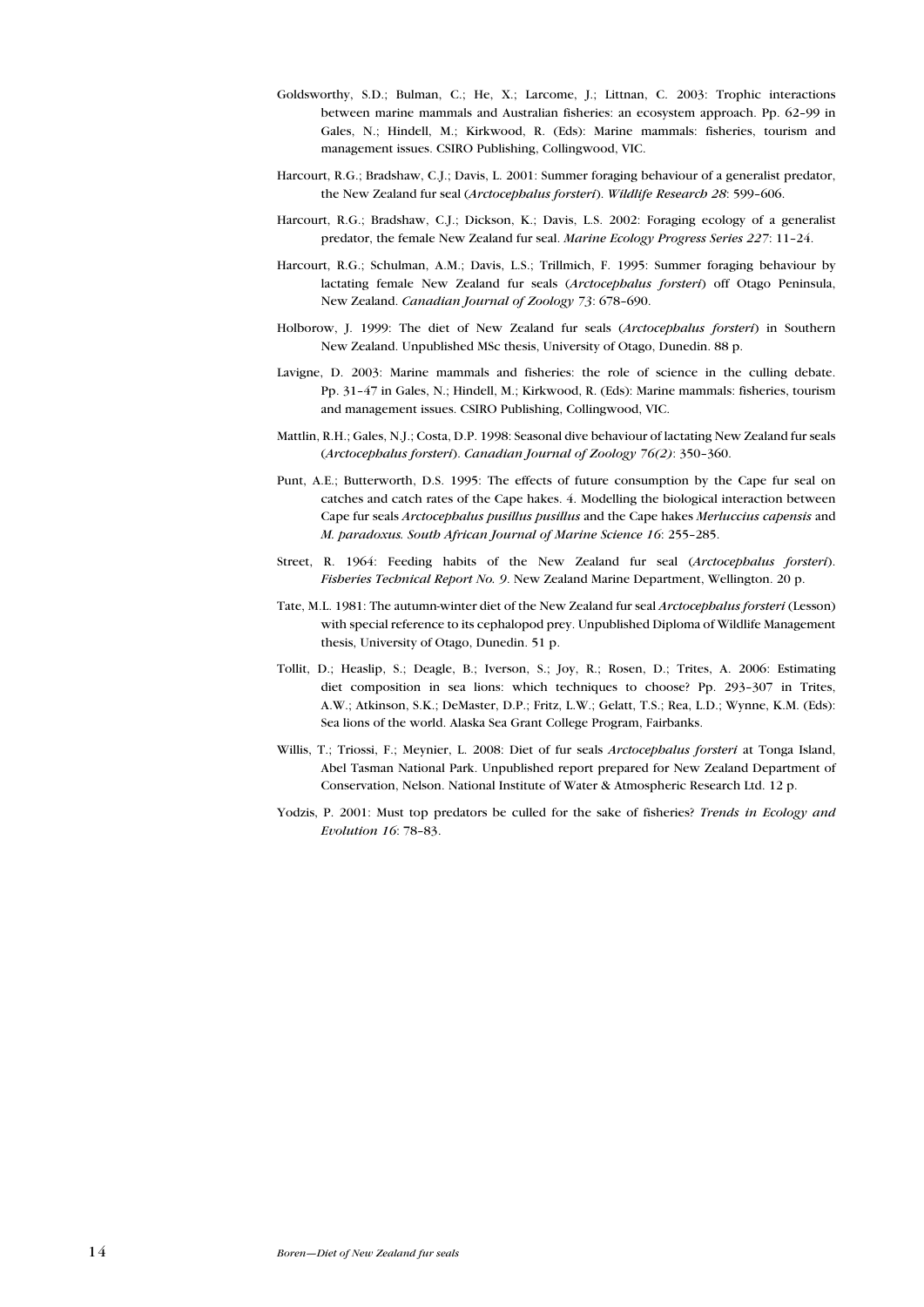### 9. Further reading

- DeMaster, D.; Miller, D.; Henderson, J.; Coe, J. 1985: Conflicts between marine mammals and fisheries off the coast of California. Pp. 111–118 in Beddington, J.; Beverton, R.; Lavigne, D. (Eds): Marine mammals and fisheries. George Allen & Unwin Ltd, London.
- Gales, N.; Hindell, M.; Kirkwood, R. 2003: Marine mammals: fisheries, tourism, and management issues. CSIRO Publishing, Collingwood, VIC. 446 p.
- Hindell, M.; Kemper, C. 1997: Marine mammal research in the Southern Hemisphere. Volume 1: Status, ecology and medicine. Surrey Beatty & Sons, Chipping Norton, NSW. 184 p.
- Hindell, M.; Pemberton, D. 1997: Successful use of a translocation program to investigate diving behaviour in a male Australian fur seal, Arctocephalus pusillus doriferus. Marine Mammal Science 13: 219–228.
- Kaschner, K.; Pauly, D. 2004: Competition between marine mammals and fisheries: food for thought. Special Report 28. Report to The Humane Society of the United States, Washington, DC. 28 p.
- Robinson, S.; Goldsworthy, S.; van den Hoff, J.; Hindell, M. 2002: The foraging ecology of two sympatric fur seal species, Arctocephalus gazella and Arctocephalus tropicalis, at Macquarie Island during the austral summer. Marine and Freshwater Research 53: 1071–1082.
- Shaughnessey, P. 1985: Interactions between fisheries and Cape fur seals in southern Africa. Pp. 119–134 in Beddington, J.; Beverton, R.; Lavigne, D. (Eds): Marine mammals and fisheries. George Allen & Unwin Ltd, London.
- Trites, A.W.; Calkins, D.G. 2008: Diets of mature male and female Steller sea lions differ and cannot be used as proxies for each other. Aquatic Mammals 34: 25–34.
- Trites, A.W.; Calkins, D.G.; Winship, A.J. 2007: Diets of Steller sea lions (Eumetopias jubatus) in Southeast Alaska, 1993–1999. Fisheries Bulletin 105: 234–348.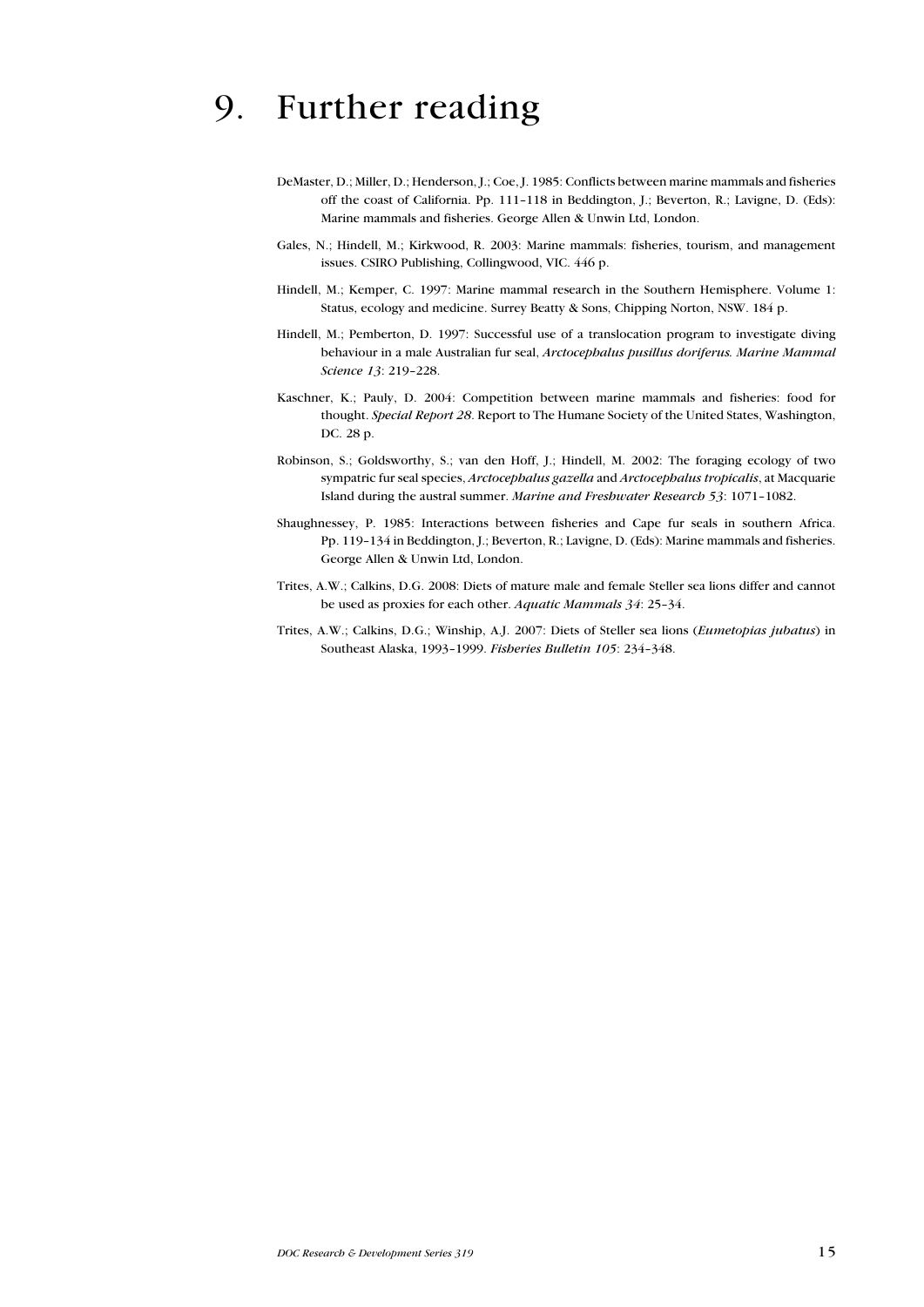# Appendix 1

### SPECIES CODES OF PREY ITEMS

| <b>SPECIES CODE</b> | <b>COMMON NAME</b>         | <b>SCIENTIFIC NAME</b>      |
|---------------------|----------------------------|-----------------------------|
| ANC                 | Anchovy                    | Engraulis australis         |
| <b>BAR</b>          | Barracouta                 | Thyrsites atun              |
| <b>BCO</b>          | Blue cod                   | Parapercis colias           |
| <b>BIRD</b>         | Unidentified sea birds     |                             |
| COL                 | Oliver's rattail           | Caelorinchus oliverianus    |
| <b>DCO</b>          | Dwarf cod                  | Notophycis marginata        |
| <b>DOR</b>          | Dory                       | Zeidae                      |
| <b>DSS</b>          | Deepsea smelt              | Bathylagus spp.             |
| ELT                 | Lanternfish: Electrona     | Electrona spp.              |
| <b>FLO</b>          | Flounder                   | Paralichthys                |
| <b>FRO</b>          | Frostfish                  | Lepidopus caudatus          |
| GIL                 | Triple fin                 | Cryptichthys jojettae       |
| GMU                 | Grey mullet                | Mugil cephalus              |
| GST                 | Lightfish                  | Gonostomatidae              |
| GUD                 | Graham's gudgeon           | Grabamichthys radiata       |
| <b>GYM</b>          | Lanternfish: Gymnoscopelus | Gymnoscopelus spp.          |
| <b>HAG</b>          | Hagfish                    | Eptatretus cirrbatus        |
| HOK                 | Hoki                       | Macruronus novaezelandiae   |
| JAV                 | Javelin fish               | Lepidorbynchus denticulatus |
| <b>JMA</b>          | Jack mackerel              | Trachurus declivis          |
| LAM                 | Lamprey                    | Geotria australis           |
| LAN                 | Lanternfish                | Myctophidae                 |
| <b>LHE</b>          | Lanternfish: Lampanyctodes | Lampanyctodes hectoris      |
| <b>LSO</b>          | Lemon sole                 | Pelotretis flavilatus       |
| OCT                 | New Zealand octopus        | Octopus maorum              |
| <b>OPA</b>          | Opalfish                   | Hemerocoetes spp.           |
| PCO                 | Ahuru                      | Auchenoceros punctatus      |
| PIL                 | Pilchard                   | Sardinops neopilchardus     |
| RAT                 | Rattail                    | Macrouridae                 |
| RBT                 | Redbait                    | Emmelichthys nitidus        |
| <b>RCO</b>          | Red cod                    | Pseudophycis bachus         |
| RHY                 | Common roughy              | Paratrachichthys trailli    |
| <b>SBW</b>          | Southern blue whiting      | Micromesistius australis    |
| SCH                 | School shark               | Galeorbinus galeus          |
| SHA                 | Unidentified shark         |                             |
| SOL                 | Sole                       | Peltorbamphus spp.          |
| <b>SPD</b>          | Spiny dogfish              | Squalus acanthias           |
| SPE                 | Seaperch                   | Helicolenus sp.             |
| SPL                 | Waryfish                   | Scopelosaurus spp.          |
| <b>SPR</b>          | Sprat                      | Sprattus antipodum          |
| SQU                 | Arrow squid                | Nototodarus sloanii         |
| SQX                 | Unidentified squid         |                             |
| SSI                 | Silverside                 | Argentina elongata          |
| <b>STY</b>          | Spotty                     | Notolabrus celidotus        |
| <b>SWA</b>          | Silver warehou             | Seriolella punctata         |

Continued on next page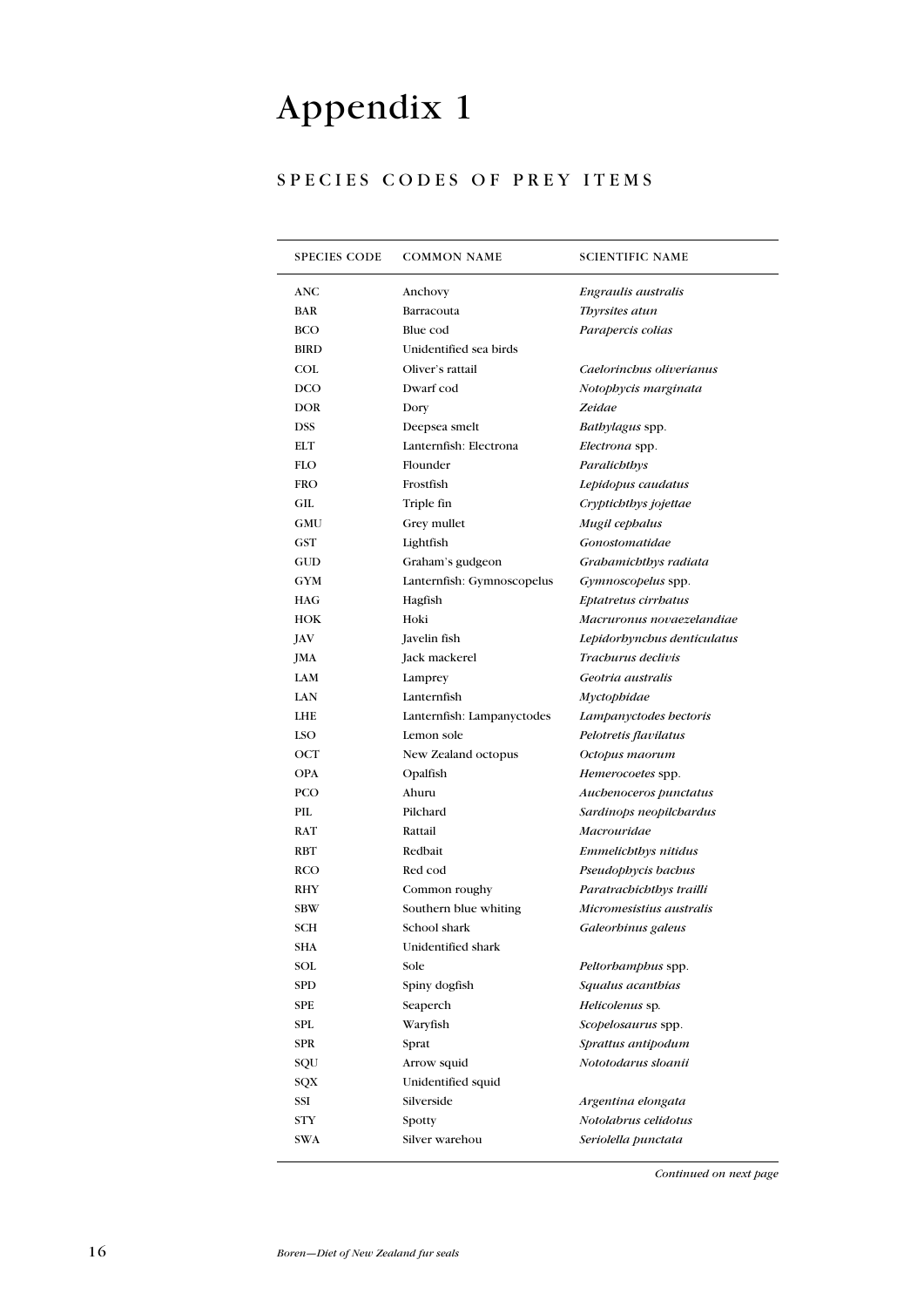Appendix 1—continued

| <b>SPECIES CODE</b> | <b>COMMON NAME</b>         | <b>SCIENTIFIC NAME</b>    |
|---------------------|----------------------------|---------------------------|
| <b>SYM</b>          | Lanternfish: Symbolophorus | <i>Symbolophorus</i> spp. |
| <b>TAR</b>          | Tarakihi                   | Nemadactylus macropterus  |
| <b>TSO</b>          | Antarctic flying squid     | Todarodes filippovae      |
| WIT                 | Witch                      | Arnoglossus scapha        |
| WSO                 | Warty squid                | Moroteuthis ingens        |
| <b>WWA</b>          | Warehou                    | Seriolella caerulea       |
| YCO                 | Yellow weever              | Parapercis gilliesi       |
| YEM                 | Yelloweved mullet          | Aldrichetta forsteri      |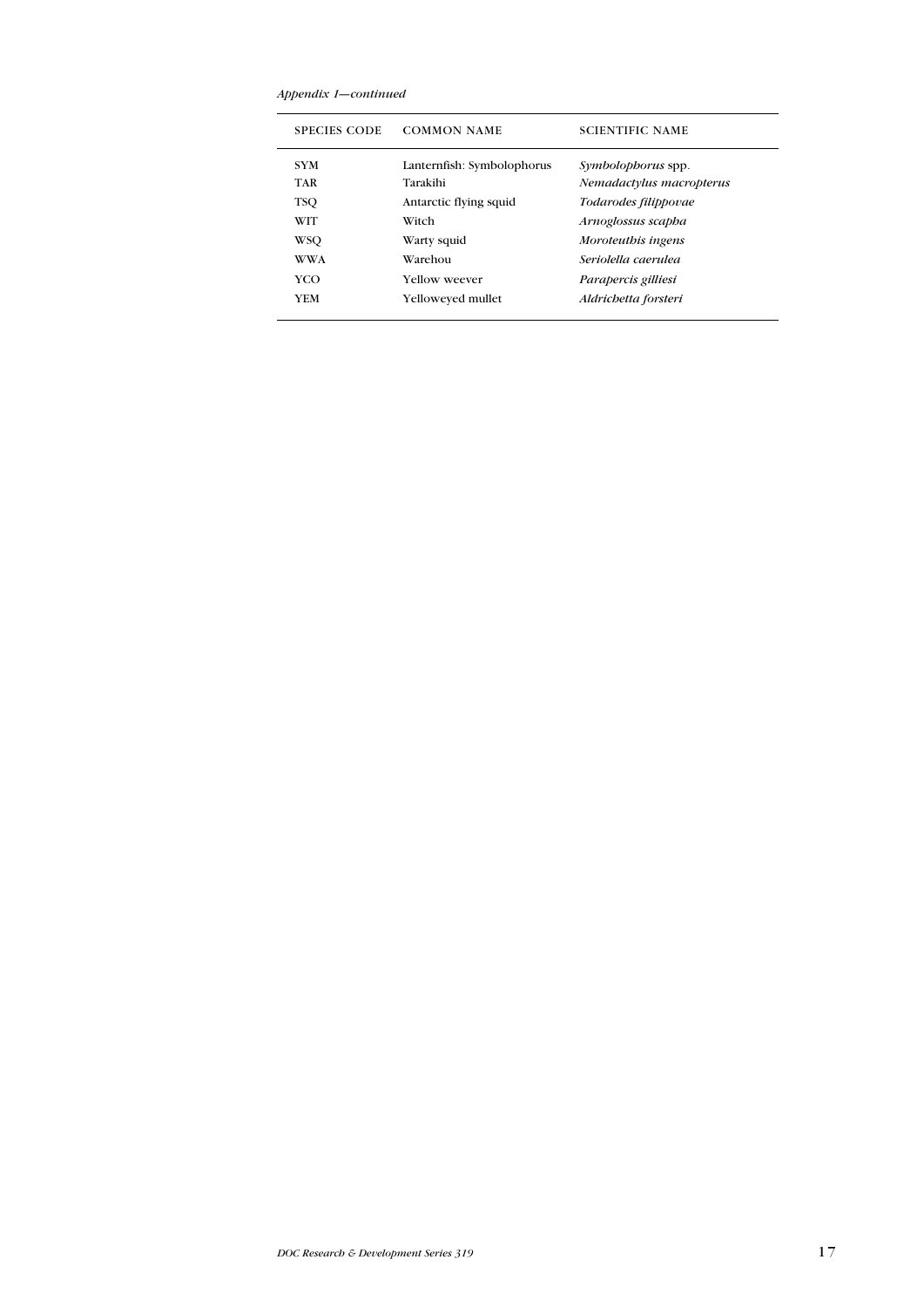# Appendix 2

### COMPENDIUM OF THE DATA COLLECTED ON DIET OF THE NEW ZEALAND FUR SEAL FROM TEN STUDIES

NS = not specified. Vomits are regurgitates. Seasons are: S = summer, A = autumn,  $W =$  winter, Spr = spring. See Appendix 1 for explanation of species codes.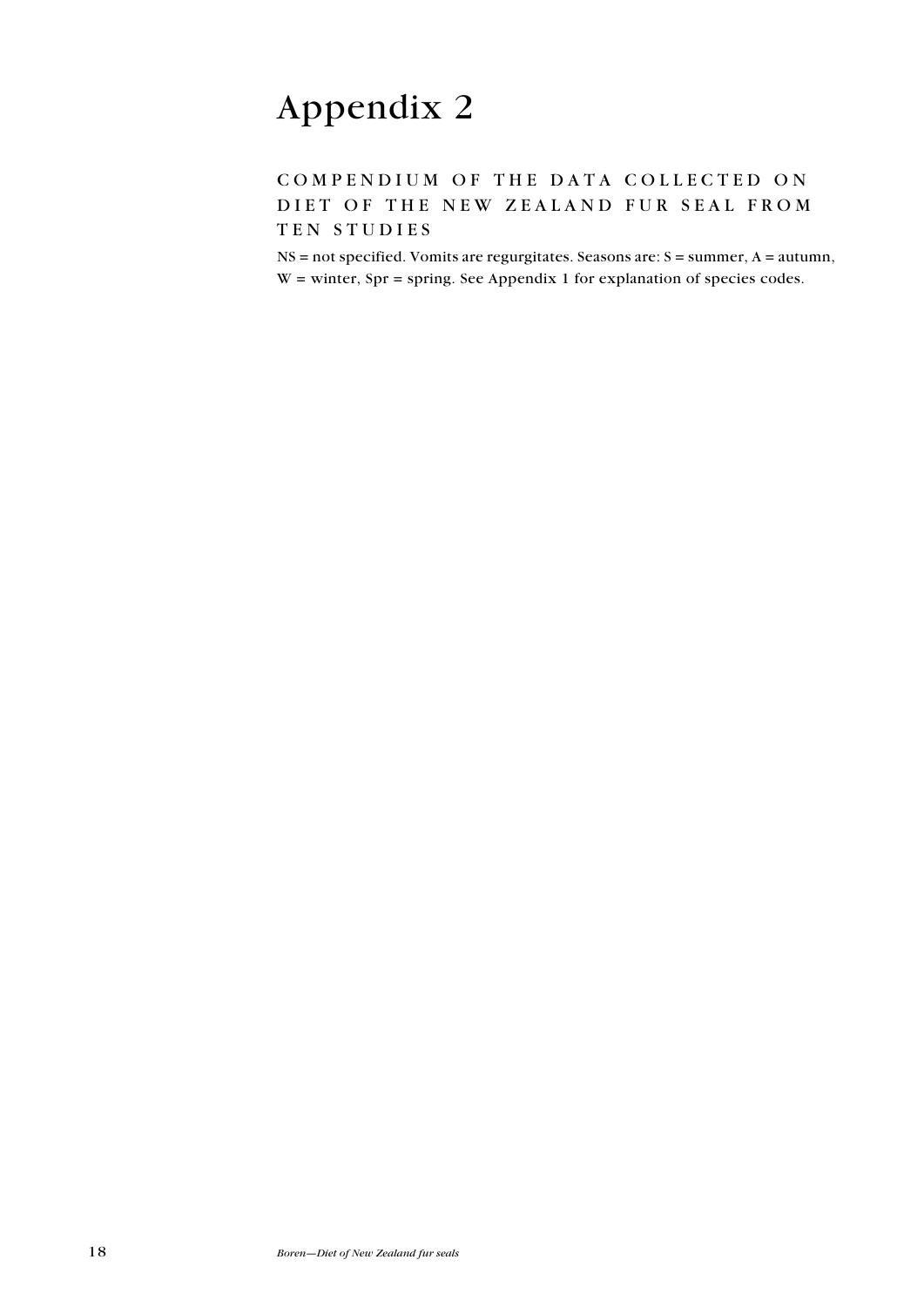| LOCATION               | <b>YEAR</b>       | METHOD USED<br>(SAMPLE SIZE)         | <b>(NUMBER</b><br>OF MONTHS)<br><b>SEASON</b> | NON-BREEDING<br>BREEDING OR               | SEX STUDIED                | SPECIES TAKEN<br>PRIMARY                                       | REFERENCES                              |
|------------------------|-------------------|--------------------------------------|-----------------------------------------------|-------------------------------------------|----------------------------|----------------------------------------------------------------|-----------------------------------------|
| Kaikoura               | 1.1960s<br>2.1991 | 1. Stomach (9)<br>2. Scats (286*)    | 2. A.W (5)<br>1. NS                           | 2. NS<br>1. N <sub>S</sub>                | 2. NS<br>1. N <sub>S</sub> | 2. SYM<br>$1.$ BAR                                             | 1. Street 1964<br>2. Carey 1992         |
| Cape Foulwind          | 2.1991            | $2.$ Scats $(*)$                     | $2.5, A, W$ $(7)$                             | 2. N <sub>S</sub>                         | 2. N <sub>S</sub>          | 2. ANC                                                         | 2. Carey 1992                           |
| Gillespies Beach       | 2.1991            | $2.$ Scats $(*)$                     | 2. S, A, W(5)                                 | 2. N <sub>S</sub>                         | 2. N <sub>S</sub>          | $2.$ PCO                                                       | 2. Carey 1992                           |
| Open Bay Islands       | 2.1991            | 2. Scats (*)                         | 2.A(1)                                        | 2. Breeding                               | 2. N <sub>S</sub>          | 2. IHE                                                         | 2. Carey 1992                           |
| Otago                  | 1.1960s           | contents (32)<br>1. Stomach          | 1. NS                                         | 1. N <sub>S</sub>                         | 1. NS                      | $1.$ BAR                                                       | 1. Street 1964                          |
|                        | 3.1981            | 3. Vomits (334),<br>scats (69)       | 3.5, A, W(6)                                  | 3. Non-breeding                           | 3. N <sub>S</sub>          | 3.8QU                                                          | 3. Tate 1981                            |
|                        | 4.1995            | 4. Scats (332),<br>vomits (90)       | 4.5, A, W(6)                                  | 4. Breeding                               | 4. N <sub>S</sub>          | 4.8QU                                                          | 4. Dickson 1996                         |
|                        | 5.1993/94         | 5. Scats (500),<br>vomits $(84)$     | year (13)<br>5. Full                          | 5. Breeding                               | 5. NS                      | 5. SQU                                                         | 5. Fea et al. 1999                      |
|                        | 6.1994/95         | vomits (166)<br>6. Scats (690),      | $6. S, A, W$ (NS)                             | 6. Breeding                               | 6. NS                      | 6. SQU                                                         | 6. Harcourt et al. 2002                 |
| Cook Strait            | 7.1991/1992       | regurgitates (12)<br>7. Scats (246), | 7.1991: W, Spr (5)                            | 7. Breeding (1) and<br>non-breeding $(4)$ | 7. N <sub>S</sub>          | 7. HOK (present in more samples)<br>SYM (numerically dominant) | 7. Dix 1993                             |
| Fiordland              | 8.1996/97         | vomits $(114)$<br>8. Scats and       | 8. All seasons                                | 8. Breeding                               | 8.NS                       | 8. SQU, LAN                                                    | 8. Holborow 1999                        |
| Foveaux Strait         | 1.1960s           | contents (13)<br>1. Stomach          | 1. N <sub>S</sub>                             | 1. N <sub>S</sub>                         | 1. N <sub>S</sub>          | 1. Bench Island-SQ                                             | 1. Street 1964                          |
|                        | 8.1995-97         | vomits $(416)$<br>8. Scats and       | 8. All seasons                                | 8. Breeding (3)                           | 8. NS                      | 8. SQU, LAN                                                    | 8. Holborow 1999                        |
| Nugget Point           | 1.1960s           | contents (14)<br>1. Stomach          | 1. N <sub>S</sub>                             | 1. N <sub>S</sub>                         | 1. N <sub>S</sub>          | 1. Nugget Point-BAR                                            | 1. Street 1964                          |
| Snares Islands         | 8.1996/97         | vomits $(104)$<br>8. Scats and       | 8. All seasons                                | 8. Non-breeding                           | 8. NS                      | 8. SQU, BAR                                                    | 8. Holborow 1999                        |
| <b>Banks Peninsula</b> | 1.1960s           | contents (2)<br>1. Stomach           | 1. N <sub>S</sub>                             | 1. N <sub>S</sub>                         | 1. N <sub>S</sub>          | 1. Some BAR bones                                              | 1. Street 1964                          |
|                        | 9.2007            | 9. Scats (88),<br>vomits (8)         | 9.5(2)                                        | 9. Breeding                               | 9. NS                      | 9. LAN, SQU                                                    | Allum (unpubl. data)<br>9. Maddigan and |
| Abel Tasman            | 10.2007           | 10. Scats (133),<br>$v$ omits $(15)$ | A(2)<br>10. Spr,                              | 10. Breeding                              | 10. Not analysed           | 10. SQU, PIL, ANC                                              | 10. Willis et al. 2008                  |